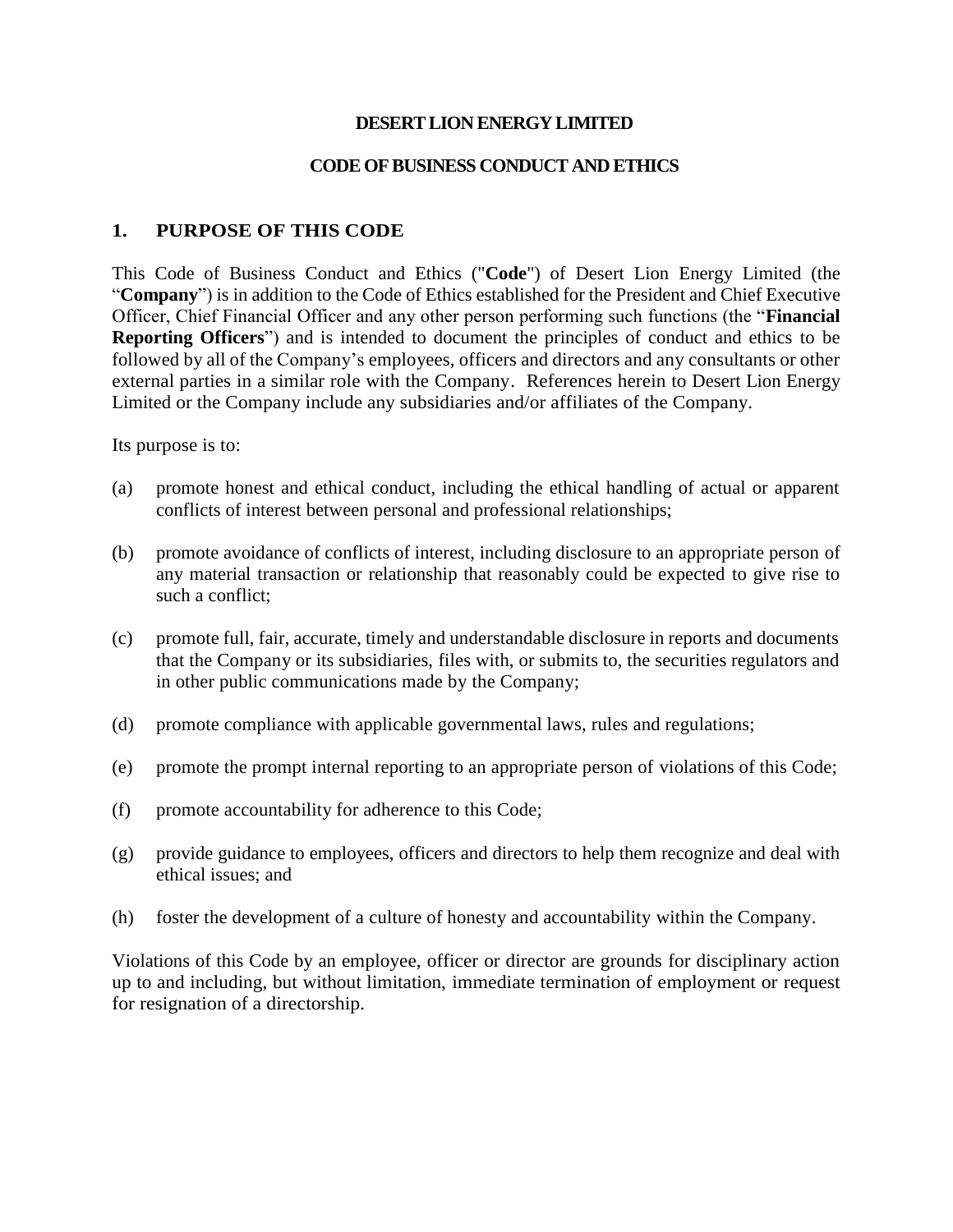# **2. WORKPLACE**

### 2.1 A Nondiscriminatory Environment

The Company fosters a work environment in which all individuals are treated with respect and dignity. The Company is an equal opportunity employer and does not, as an organization nor does it permit its employees or directors to discriminate against employees, officers, directors or potential employees, officers or directors on the basis of race, color, religion, sex, national origin, age, sexual orientation or disability or any other category protected by Canadian federal or provincial laws and regulations and, in addition, in accordance with the laws or regulations applicable in the jurisdiction where such employees, officers or directors are located. The Company is committed to actions and policies to assure fair employment, including equal treatment in hiring, promotion, training, compensation, termination and corrective action and will not tolerate discrimination by its employees and agents. All acts which are discriminatory in nature are to be reported to a supervisor immediately.

### 2.2 Harassment-Free Workplace

The Company will not tolerate harassment of its employees, customers or suppliers in any form. Work place harassment includes engaging in the course of vexatious comment or conduct against a worker in a workplace that is known or ought reasonably to be known to be unwelcome.

#### 2.3 Sexual Harassment

Sexual harassment is illegal and all employees, officers and directors are prohibited from engaging in any form of sexually harassing behavior. Sexual harassment means unwelcome sexual conduct, either visual, verbal or physical, and may include, but is not limited to, unwanted sexual advances, unwanted touching and suggestive touching, language of a sexual nature, telling sexual jokes, innuendoes, suggestions, suggestive looks and displaying sexually suggestive visual materials. All acts of sexual harassment are to be reported to a supervisor immediately.

#### 2.4 Substance Abuse

The Company is committed to maintaining a safe and healthy work environment free of substance abuse. Employees, officers and directors are expected to perform their responsibilities in a professional manner and, to the degree that job performance or judgment may be hindered, be free from the effects of drugs and/or alcohol.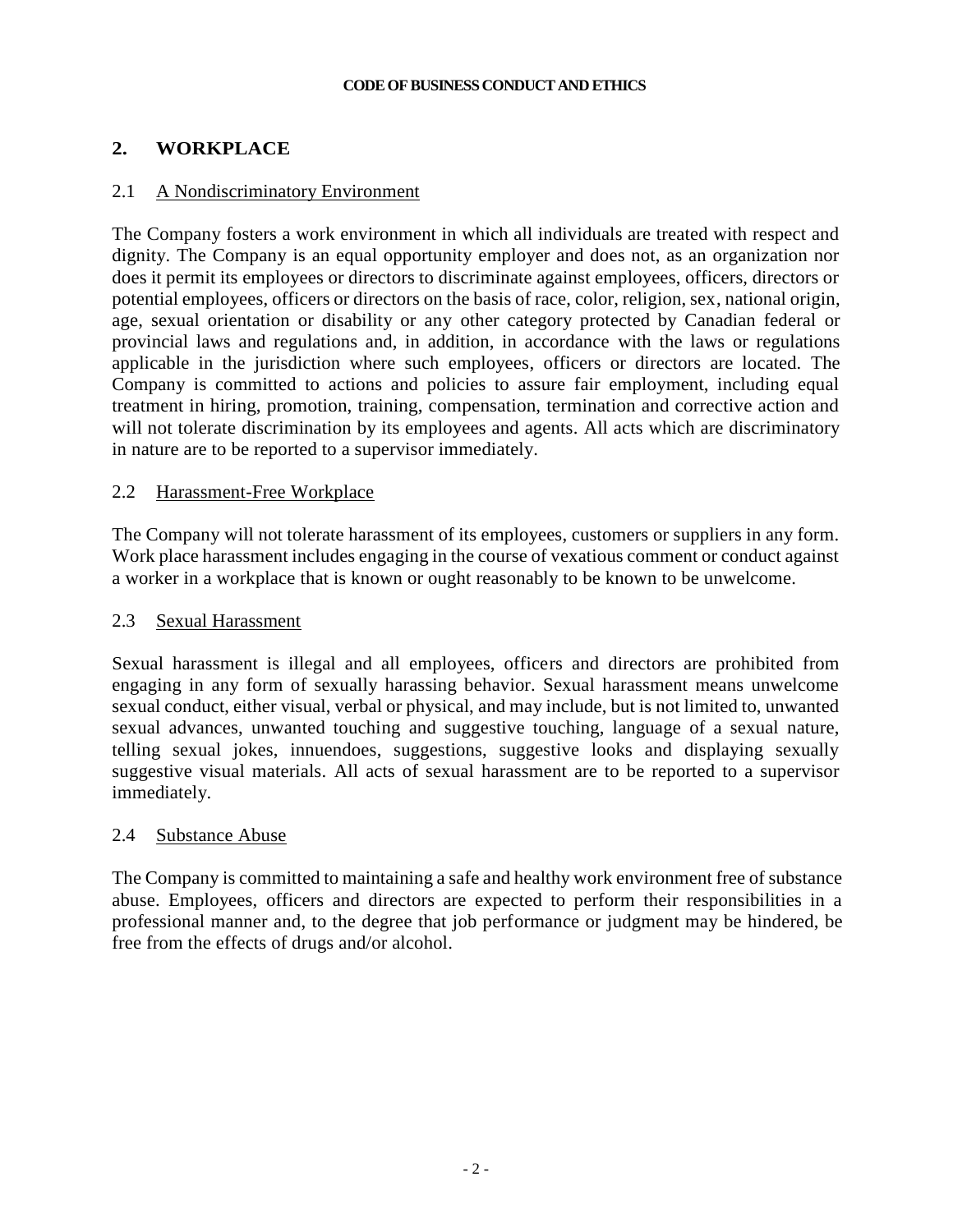#### 2.5 Workplace Violence

The workplace must be free from violent behavior. Threatening, intimidating or aggressive behavior, as well as bullying, subjecting to ridicule or other similar behavior toward fellow employees or others in the workplace will not be tolerated. Workplace violence includes the exercise of physical force by a person against a worker in a workplace that causes or could cause physical injury to the worker. Workplace violence also includes the attempt to exercise physical force that could cause physical injury to a worker or a statement or behavior that is reasonable for a worker as a threat to exercise physical force. No weapons of any kind will be tolerated in the workplace unless such are required for property security purposes and then only after authorization by the Chief Executive Officer.

## 2.6 Employment of Family Members

Employment of more than one family member at any mine or office of the Company is permissible but the direct supervision of one family member by another is not permitted unless otherwise authorized by the Chief Executive Officer. Except for summer and co-op students, indirect supervision of a family member by another is also discouraged and requires the prior approval of the Chief Executive Officer. Any personnel actions affecting that employee must also be reviewed and endorsed by the Chief Executive Officer. In respect of this paragraph, if the employee in question has a "family member relationship" with the Chief Executive Officer, then the approval of the Chairman of the Audit Committee shall be substituted for any approval of the Chief Executive Officer.

# **3. ENVIRONMENT, HEALTH AND SAFETY**

## 3.1 Environment

The Company is committed to sound environmental management. It is the intent of the Company to conduct itself in a manner having due respect for the environment and community at large as a responsible and caring corporate citizen. The Company is committed to managing all phases of its business in a manner that minimizes any adverse effects of its operations on the environment.

## 3.2 Health and Safety

The Company is committed to providing a healthy and safe workplace in compliance with applicable laws, rules and regulations. Employees must be aware of the safety issues and policies that affect their job, other employees and the community in general. Employees in a supervisory role, upon learning of any circumstance affecting the health and safety of the workplace or the community, must act immediately to address the situation. Employees must immediately advise their immediate supervisor of any workplace injury or any circumstance presenting a dangerous situation to them, other co-workers or the community in general, so that timely corrective action can be taken.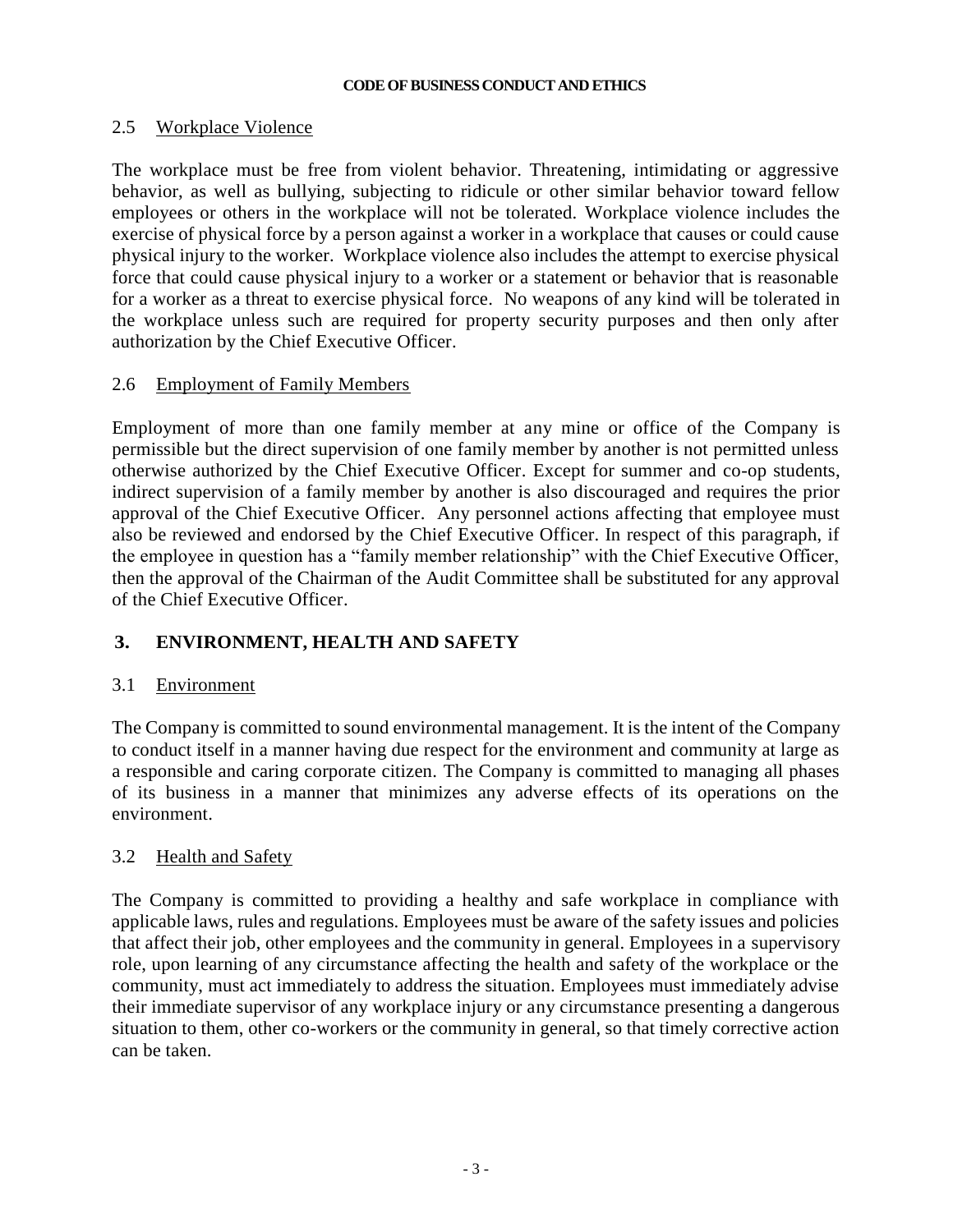# **4. THIRD PARTY RELATIONSHIPS**

# 4.1 Conflict of Interest

Employees, officers and directors are required to act with honesty and integrity and to avoid any relationship or activity that might create, or appear to create, a conflict between their personal interests and the interests of the Company. Employees must disclose promptly in writing possible conflicts of interest to their immediate supervisor, or if the supervisor is involved in the conflict of interest, to that supervisor's superior. Officers and directors should disclose, in writing, any perceived conflicts to the Chairman of the Audit Committee.

Conflicts of interest arise where an individual's position or responsibilities with the Company present an opportunity for personal gain apart from the normal rewards of employment, officership or directorship, to the detriment of the Company. They also arise where a director's, officer's or employee's personal interests are inconsistent with those of the Company and create conflicting loyalties. Such conflicting loyalties can cause a director, officer or employee to give preference to personal interests in situations where corporate responsibilities should come first. Directors, officers and employees shall perform the responsibilities of their positions on the basis of what is in the best interests of the Company and free from the influence of personal considerations and relationships.

Directors, officers and employees shall not acquire any property, security or any business interest which they know that the Company is interested in acquiring. Moreover, based on such advance information, directors, officers and employees shall not acquire any property, security or business interest for speculation or investment. It is not, however, typically considered a conflict of interest if an employee, officer or director acquires an interest in a competitor, customer or supplier that is listed on a stock exchange so long as the total value of the investment is less than 5% of the outstanding stock of the company and the amount of the investment is not so significant that it would affect the person's business judgment on behalf of the Company. Notwithstanding the foregoing, any such investment is subject to and must comply with the Company's Corporate Disclosure, Confidentiality and Insider Trading Policy and all applicable securities laws.

## 4.2 Competitive Practices

The Company firmly believes that fair competition is fundamental to the continuation of the free enterprise system. The Company complies with and supports laws which prohibit restraints of trade, unfair practices, or abuse of economic power.

The Company's policy also prohibits employees, officers and directors from entering into or discussing any unlawful arrangement or understanding that may result in unfair business practices or anticompetitive behavior.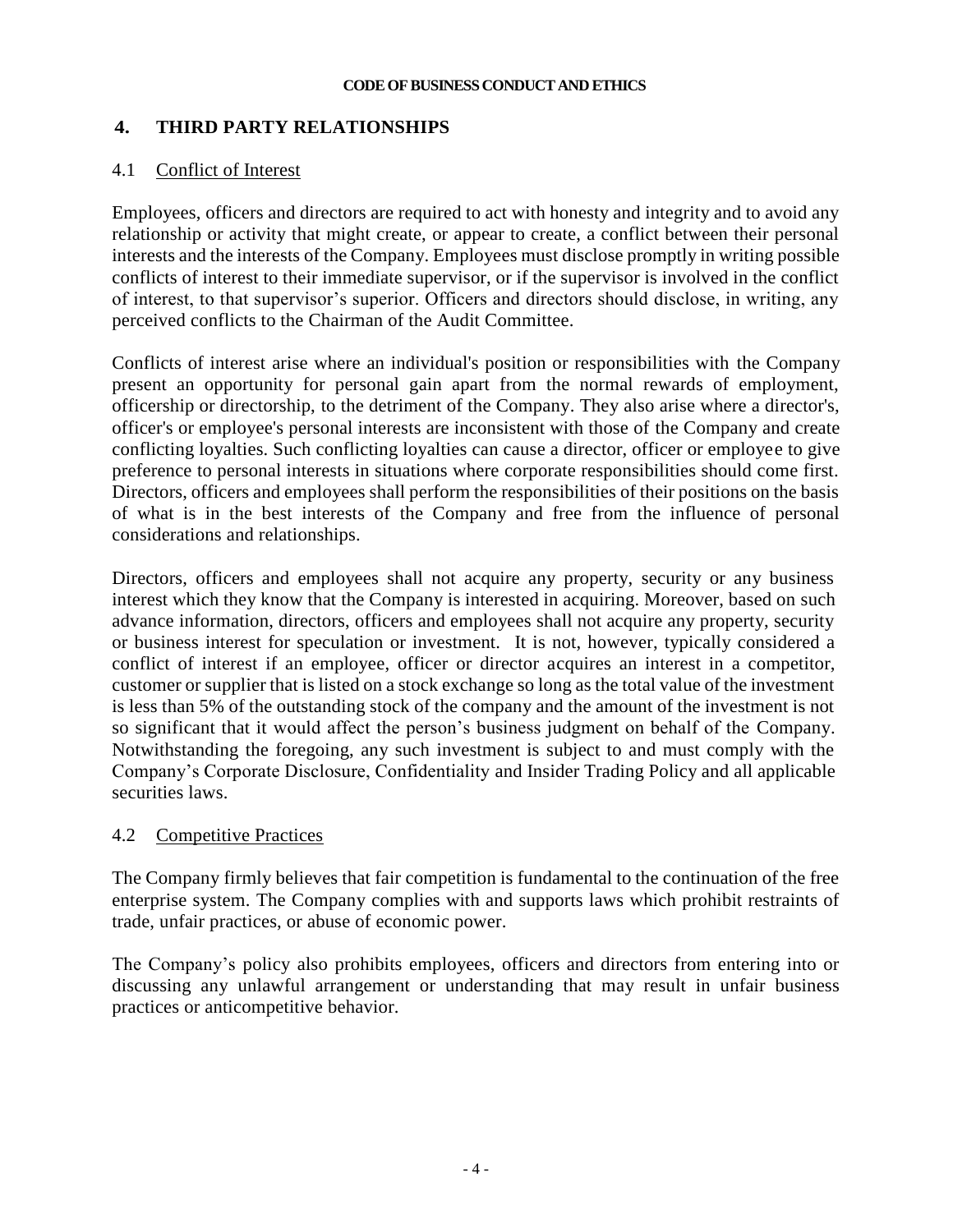### 4.3 Supplier and Contractor Relationships

The Company selects its suppliers and contractors in a non-discriminatory manner based on the quality, price, service, delivery and supply of goods and services. A director's, officer's or employee's decision must never be based on personal interests or the interests of family members or friends.

Employees should inform their supervisors, and officers and directors should inform the Chairman of the Audit Committee of any relationships that appear to create a conflict of interest.

### 4.4 Public Relations

The Company's Board of Directors determine the persons who are responsible for all public relations, including all contact with the media. Unless a director, officer or employee is specifically authorized to represent the Company to the media, a director, officer or employee should not respond to inquiries or requests for information. This includes newspapers, magazines, trade publications, radio and television as well as any other external sources requesting information about the Company. If the media contacts a director, officer or employee about any topic, that person should immediately refer the call to an authorized person.

Employees must be careful not to disclose confidential, personal or business information through public or casual discussions to the media or others.

## **5. LEGAL COMPLIANCE**

Employees, officers, and directors are expected to comply in good faith at all times with all applicable laws, rules and regulations.

Employees, officers, and directors are required to comply with insider trading rules and all other policies and procedures applicable to them that are adopted by the Company from time to time.

Employees, officers, and directors must cooperate fully with those responsible for preparing reports filed with the securities regulatory authorities and all other materials that are made available to the investing public to ensure those persons are aware in a timely manner of all information that is required to be disclosed. Employees, officers and directors should also cooperate fully with the independent auditors in their audits and in assisting in the preparation of financial disclosure.

Senior officers of the Company must comply with the Company's procedures on timely disclosure of material information and provide full, fair, accurate, understandable and timely disclosure in reports and documents filed with, or submitted to, securities regulatory authorities and other materials that are made available to the investing public.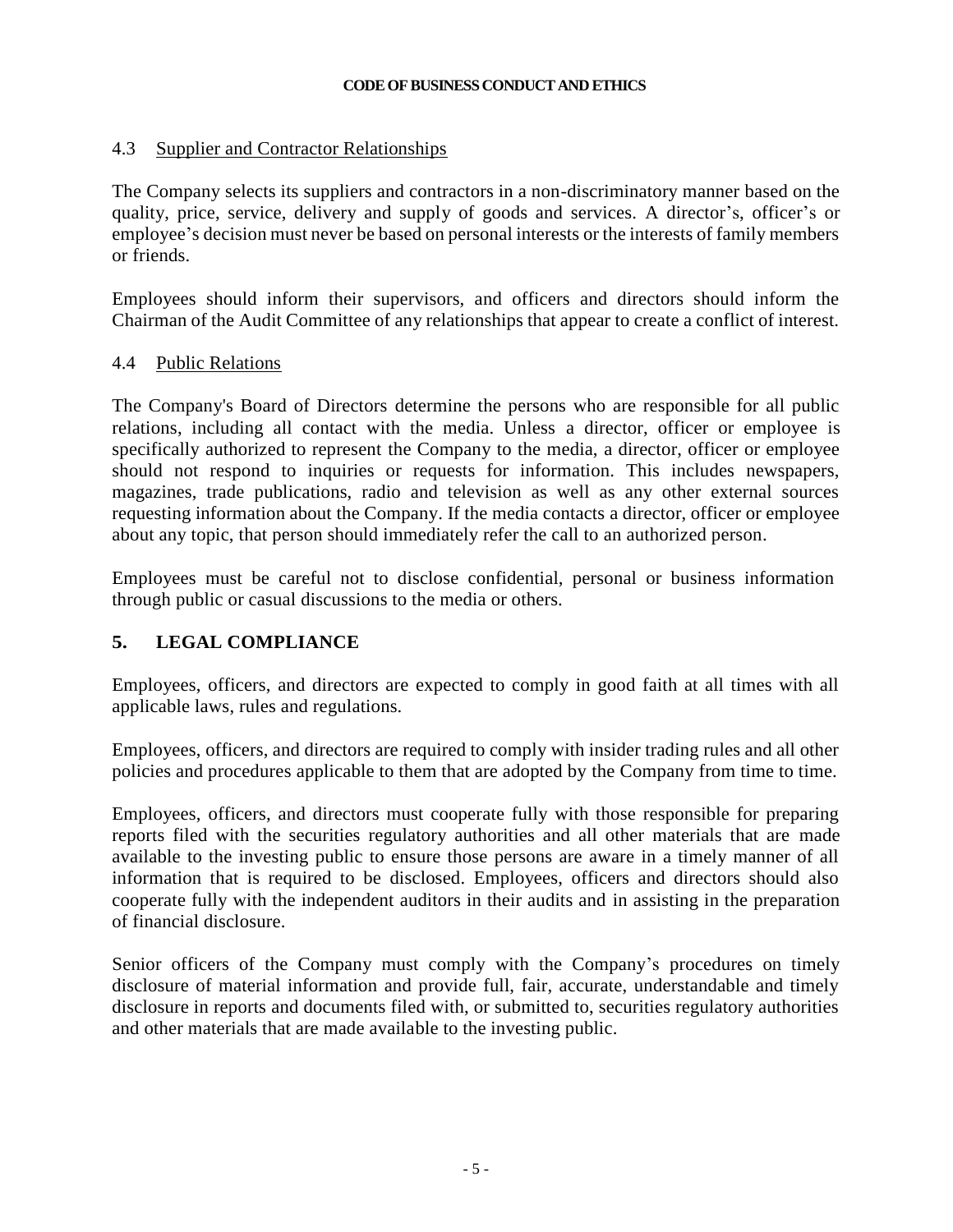# **6. INFORMATION AND RECORDS**

## 6.1 Confidential and Proprietary Information and Trade Secrets

Employees, officers and directors may be exposed to certain information that is considered confidential by the Company, or may be involved in the design or development of new procedures or technologies related to the business of the Company. All such information, procedures and technologies, whether or not the subject of copyright or patent, are the sole property of the Company. Employees shall not disclose confidential information to persons outside the Company, including family members, and should share it only with other employees who have a "need to know".

Employees, officers and directors are responsible and accountable for safeguarding the Company's documents and information to which they have direct or indirect access as a result of their employment, officership or directorship with the Company.

## 6.2 Financial Reporting and Records

The Company maintains a high standard of accuracy and completeness in its financial records. These records serve as a basis for managing its business and are crucial for meeting obligations to employees, customers, investors and others, as well as for compliance with regulatory, tax, financial reporting and other legal requirements. Employees, officers, and directors who make entries into business records or who issue regulatory or financial reports, have a responsibility to fairly present all information in a truthful, accurate and timely manner. No employee, officer or director shall exert any influence over, coerce, mislead or in any way manipulate or attempt to manipulate the independent auditors of the Company.

## 6.3 Record Retention

The Company maintains all records in accordance with laws and regulations regarding retention of business records. The term "business records" covers a broad range of files, reports, business plans, receipts, policies and communications, which include but are not limited to, hard copy, electronic, audio recording, microfiche and microfilm files whether maintained at work or at home. The Company prohibits the unauthorized destruction of or tampering with any records, whether written or in electronic form, where the Company is required by law or government regulation to maintain such records or where it has knowledge of a threatened or pending government investigation or litigation relating to such records.

# **7. THE COMPANY'S ASSETS**

## 7.1 Use of Company Property

The use of Company property for individual profit or any unlawful unauthorized personal or unethical purpose is prohibited. The Company's information, technology, intellectual property, mineral rights, buildings, land, equipment, machines, software and cash must be used only for business purposes except as provided by Company policy or approved by an employee's